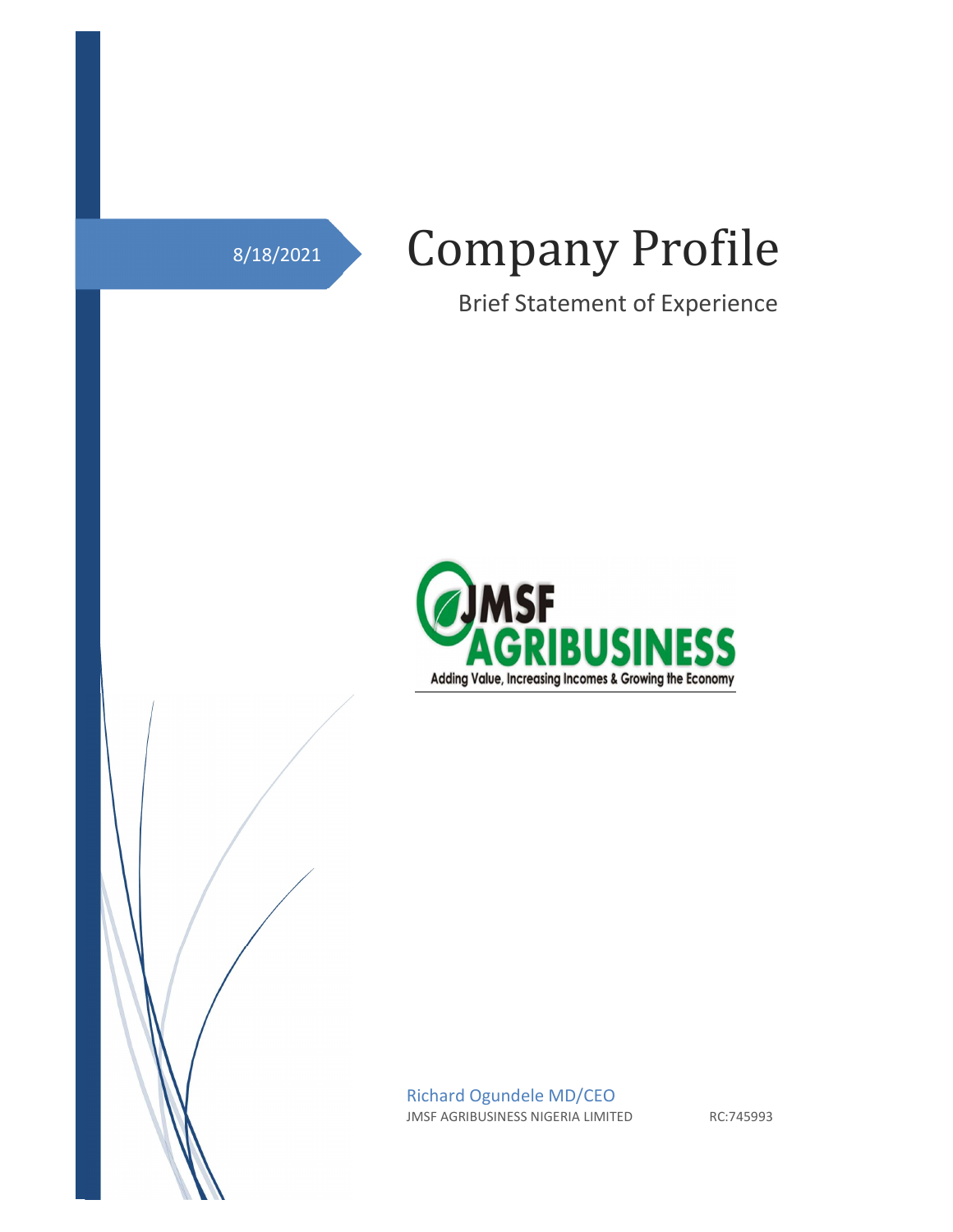

## Brief Company Profile

**JMSF Agribusiness Limited** is a value chain development and advisory firm with extensive experience in Africa's key value chains including the financial sector. Our team of experts have in the last 15 years worked in the Private Sector development space addressing critical issues such as access to market, finance, and support service towards building an inclusive growth.

#### Our services include:

- a. Advisory services (agribusiness and related financial services)
- b. Value chain & Market Development Projects Design, Implementation, Monitoring, Evaluation and Reporting.
- c. Training and Capacity Building
- d. Research and mapping studies
- e. Commodity Trading Aggregation and outgrower programmes
- f. Agrotourism Development and promotion
- g. Renewable Energy
- h. Environmental and Waste Management

Our mission is to provide sustainable market driven solutions to institutional, local and international investors entering the Nigerian Agribusiness Sector.

**Our vision** is to become Africa's leading provider of agricultural and related financial advisory services, to promote accelerated development of the opportunities in the agribusiness services markets, creating value, jobs and incomes, better quality of finished produce and reduced wastage, ensuring that no harm is done to the environment.

We believe that any investment in the agribusiness sector should create value, improve livelihoods, develop local economies via provision of services by local operators in the various market systems and guarantee returns on the investment.

**JMSF** was incorporated in 2008 but commenced operations fully in January 2018, during which time, the team gained valuable experience working on various private sector and international development projects across Sub-Saharan Africa. Our client base includes development projects and international agencies operating in Nigeria. The Electronic brochure of the organization is attached to this submission.

Website: www.jmsfagribusiness.com

Twitter: @jmsfagribiz

Facebook: jmsfagribiz

Instagram: jmsfagribiz

Linkedin: jmsfagribiz

- $+234 812 946 0848$
- Mon-Fri, 7:00am 5.00pm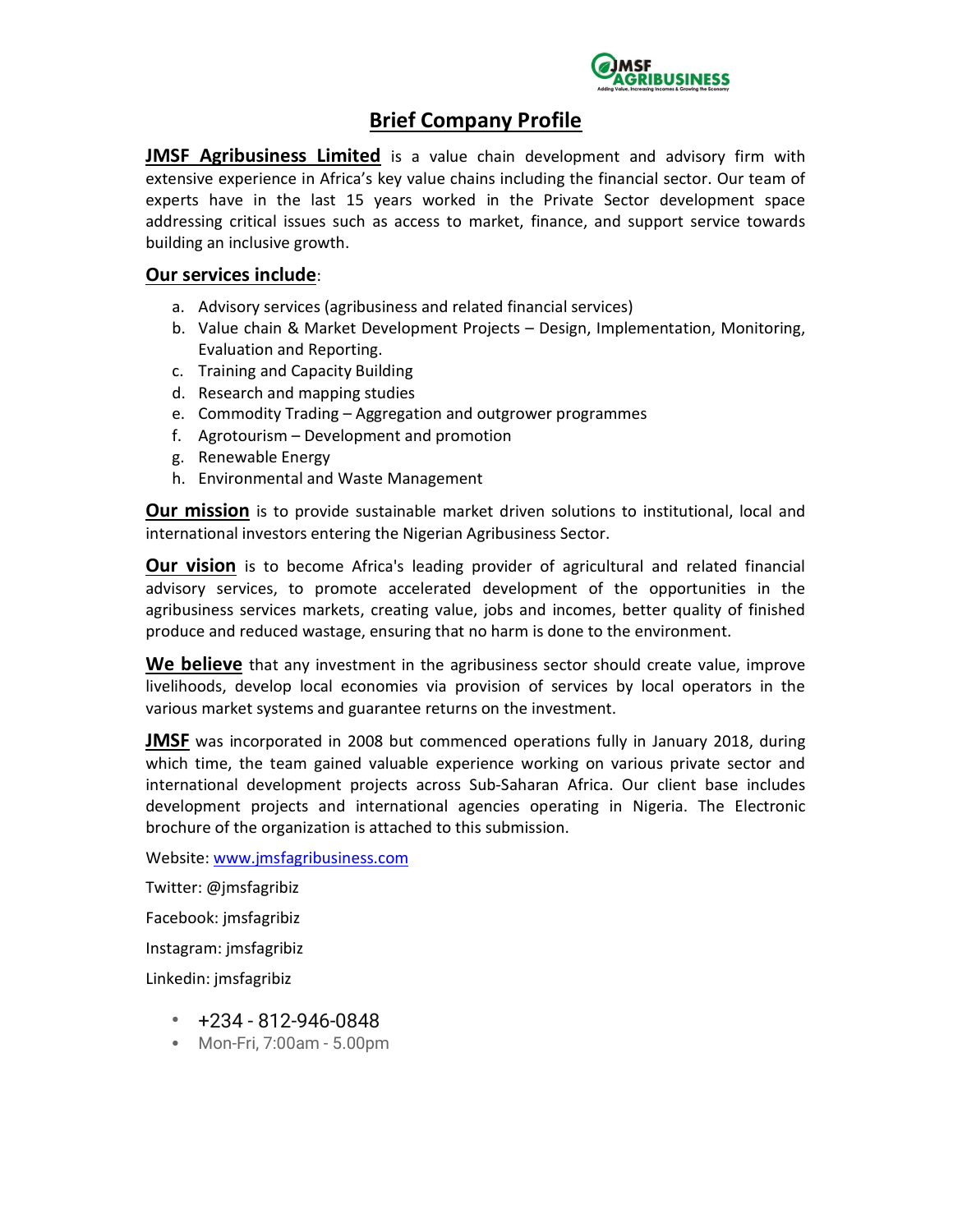

More comprehensive details available in attached e-brochure for perusal.

# CORE MANAGEMENT TEAM

- \*Richard Ogundele:(FIAMN) MD/CEO
- \*Dr. John Lapham- Technical Director
- \*Kola Kuku Livestock Value Chain Development Expert
- \*Olaseni Olaniyi Data Mgt/M&E/Logistics/Access to Market
- \*Tolulope Ajimi Kuku Project Management
- \*Basil Nwakpa Market Systems Analyst
- \*John Dada Lead Field Agronomist
- \*Mohammed Tijani Produce Marketing
- \* David Oyeniyi Finance and Admin Manager
- \* Kehinde Daramola Legal
- \* Solomon Niyi Adesubokan Value Chain Development
- \*Jonathan Alegeh Alternative/Renewable Energy Expert
- \* Taiwo Ajibade Front Desk Officer

## Jobs Done by JMSF Agribusiness CEO and Team

JMSF provided a detailed review of the tomato processing industry in Nigeria as well as a ranking of available processing technologies that can be utilized for proximate processing of tomatoes. The report also contained a comprehensive list of tomato processing plants in Nigeria, their contact details, and current levels of functionality. The study summary bulletin is attached for perusal as well.

The company consultants also have extensive experience delivering similar studies on various development projects funded by the Department for International Department, the World Bank, the Bill, and Melinda Gates Foundation amongst others.

Below is a list of the major jobs done by JMSF Agribusiness Nigeria in the last 3 years of operation:

 Feasibility of Developing Aggregation Centre's in the Kano River Irrigation Scheme Project (KRIP) Zone in kano State for the tomato and other Fresh Perishable Produce sector. Short term consultancy 35 days LOE October to November 30th, 2017. Client: IFDC Abuja Nigeria.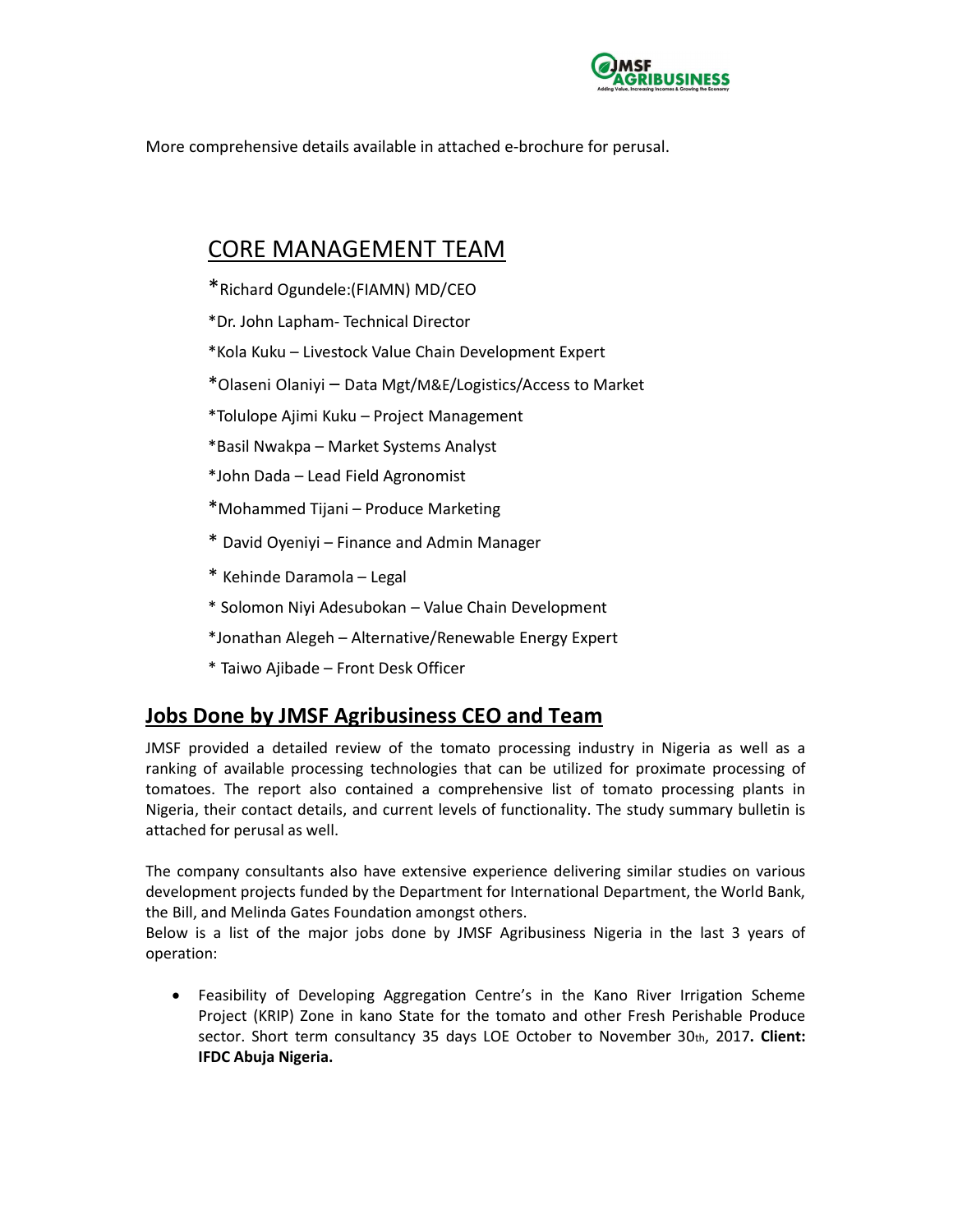

- Organization of round table stakeholder's meeting and moderating of technical panel discussions on the tomato value chain development in Nigeria for Technoserve Nigeria in Jigawa State Nigeria. April 2018. Client: Technoserve Nigeria.
- Proximate Analysis of Tomato Processing for SMEs adoption and scaling up in Nigeria. Client: Global Alliance in Nutrition (GAIN), A USAID Funded project based out of Switzerland. May 2018. Client: GAIN Project Nigeria.
- Training of potential private sector investors on Feedlot Operations and Management for Small (Sheep and Goats) and large Ruminants (Cows) in Lagos 26th to 30th March 2018. Net training cycle scheduled for last week in May 2018. Client: Organized Private Sector (OPS).
- Support to Nigeria Investment Promotion Commission (NIPC) Abuja to develop sector summaries to drive investment promotion in agriculture (rice, tomato, maize, dairy and cassava) and non-agriculture sectors (power, transportation, solid minerals, manufacturing, oil and gas, and maritime – blue economy for the maiden edition of Direct Investors Summit Nigeria (DISN May 21-23 2018) organized by the Nigeria Investment Promotion Council NIPC. Support service provided to NIPC (beneficiary) at the instance of PDF 2 project(client) funded by UKAID/DFID May 2018. Client: PDF2 DFID Funded project.
- Technical assistance in selecting qualified private sector beneficiaries for support from GAIN project towards strengthening their business model or starting properly. August 2018. Client: GAIN Project.
- Review of curriculum for improved agronomic practices for tomatoes production in Nigeria for Yieldwise Project Stakeholders managed by Pyxera Global and funded by Rockefeller Foundation. August 2018. Client: Yieldwise project managed by Pyxera Global funded by Rockefeller
- Training on GAP/GHP/Use of plastic crates and agro commodity hubs for katsina, Kano and Jigawa states for Yieldwise Project Stakeholders managed by Pyxera Global and funded by Rockefeller Foundation. September 2018. Client: Yieldwise project managed by Pyxera Global funded by Rockefeller.
- Promotion of innovation and provision of market access to prototype machine designed for primary processing in the cassava sector in Nigeria for an agribusiness donor agency on behalf of AFG – Africa Foresight Group. October -November 2018.
- Operationalizing the Inter-ministerial Agriculture Nutrition Working Group at the Federal Ministry of Agriculture and Rural Development, Office of the Minister of Agriculture, Federal Republic of Nigeria. Funded by Bill & Melinda Gates Foundation and managed by GAIN PLAN project. October to December 2018.
- Survey of Medium to Large Agribusiness Operations in Nigeria covering 11 states Ondo, Lagos, Oyo, Plateau, Kaduna, Katsina, Delta, Kano, Borno, Katsina, and Jigawa. Funded by AFOS Foundation, Germany. October 2018 to January 2019.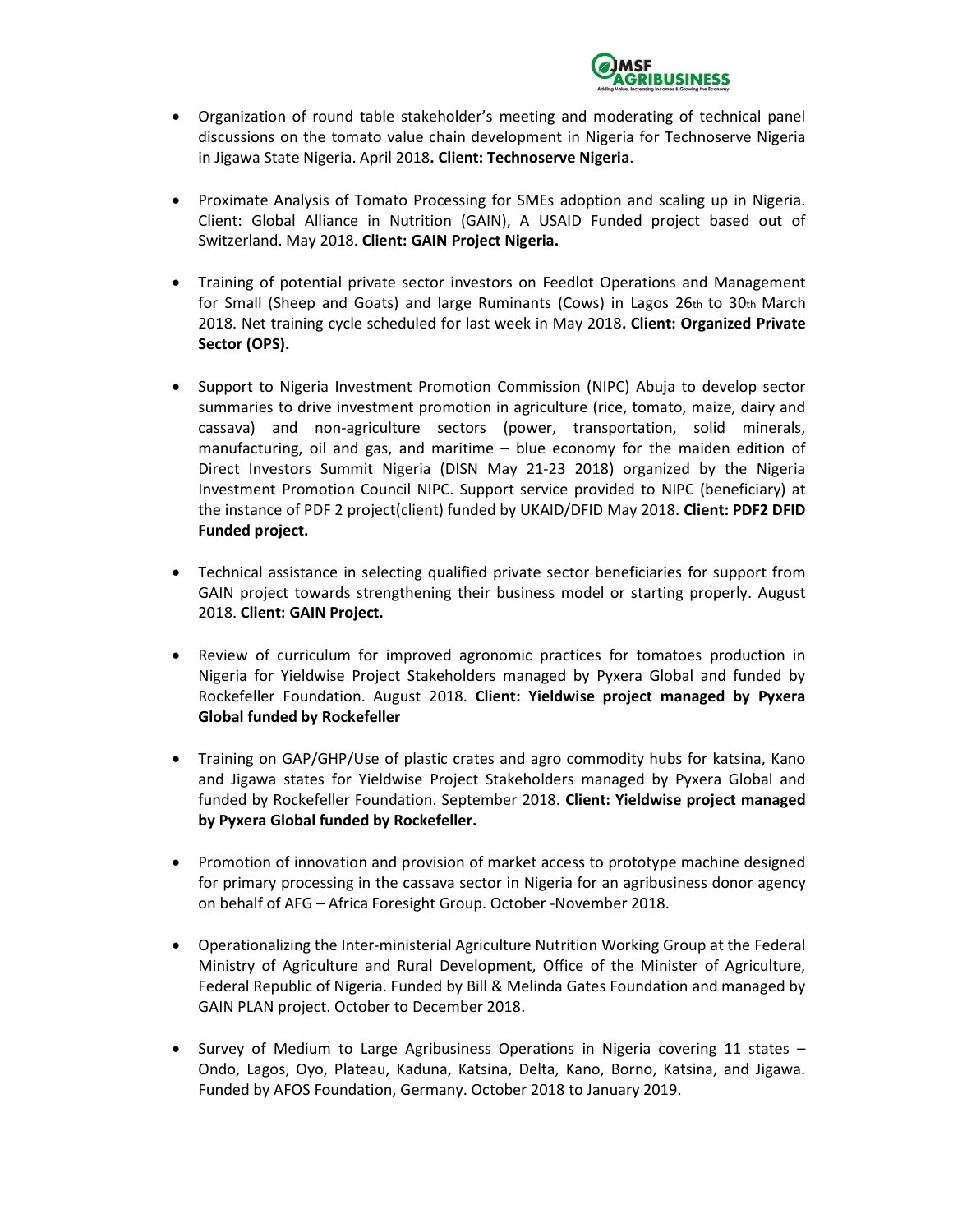

- Management of pilot out-grower scheme for farmers in katsina and kaduna state for Tomani Farms and Agroindustries Nigeria, a subsidiary of GB Foods Africa Nigeria, owners of Gino brand of tomato paste, Bama Maiyonaise and Gino Max cube, to feed its brand new 30mt tomato paste processing factory in kaduna. 15ha pilot with 30 farmers. January – August 2019
- Management of a 5000 Tomato Farmers Outgrowers project in Kebbi State over the next three years for Tomani Farms and Agroindustries Nigeria, a subsidiary of GB Foods Africa Nigeria, owners of Gino brand of tomato paste, Bama Mayonnaise and Gino Max cube, to feed its brand new tomato processing factory of 250mt/day of paste production. October 2019 to December 2022.
- Analysis of policy and recommendation of synthesized document to ensure effective coordination and organization of tomato triangle states TT+ comprising of Plateau, Kaduna, Kano, Jigawa and Katsina states for Technoserve Solutions to Poverty. August 2019 to February 2020.
- Study of Sources of Growth of Small and Medium Size Agribusinesses in Nigeria: A comparative value chain Analysis between Nigeria and Vietnam for The World Bank Group October 2019 to May 2020.
- Management and consultancy services for Virco Rice Mills Idu Industrial Area Abuja FCT Nigeria. June 2019 till December 2022.
- Food Loss Initiative Project on Dairy, Yam, cassava, Pepper and Tomato Value Chains in Nigeria for the Business Desk of the Danish Embassy in Nigeria. September to November 2020.
- Background study of Nigerian Agriculture Landscape for Danish Government Potential Areas of Collaboration with Government of Nigeria. January 2021
- Background Study of Nigerian Educational Landscape/Structure for Danish Government Understanding towards Designing of Capacity Building Programmes for Agribusiness Development in Nigeria. January 2021.
- Proposal and Grant Writing Training for Technical Staff of the Milk Value Chain Foundation (MVCF) Nigeria. October 2021.
- CAP-F Value Chain Cluster Mapping and investment Opportunities Database Development for Nigeria. November 2021.
- Tomato Industry Position Paper: Adopting A Market Oriented Policy Framework and Implementation Approach to Make the Nigerian Tomato Sector work better for industry players and Stimulate Economic Growth, Value Addition, and Job Creation. November 2021.
- Livelihood Enhancement Training for Nigerian Smallholder Farmers for AFOS Stiftung Nigeria Foundation targeting 30,000 farmers in Sesame, Maize, Soybean, and Poultry Value Chains in Edo State and F.C.T. Nigeria. November 2021 to October 2024.